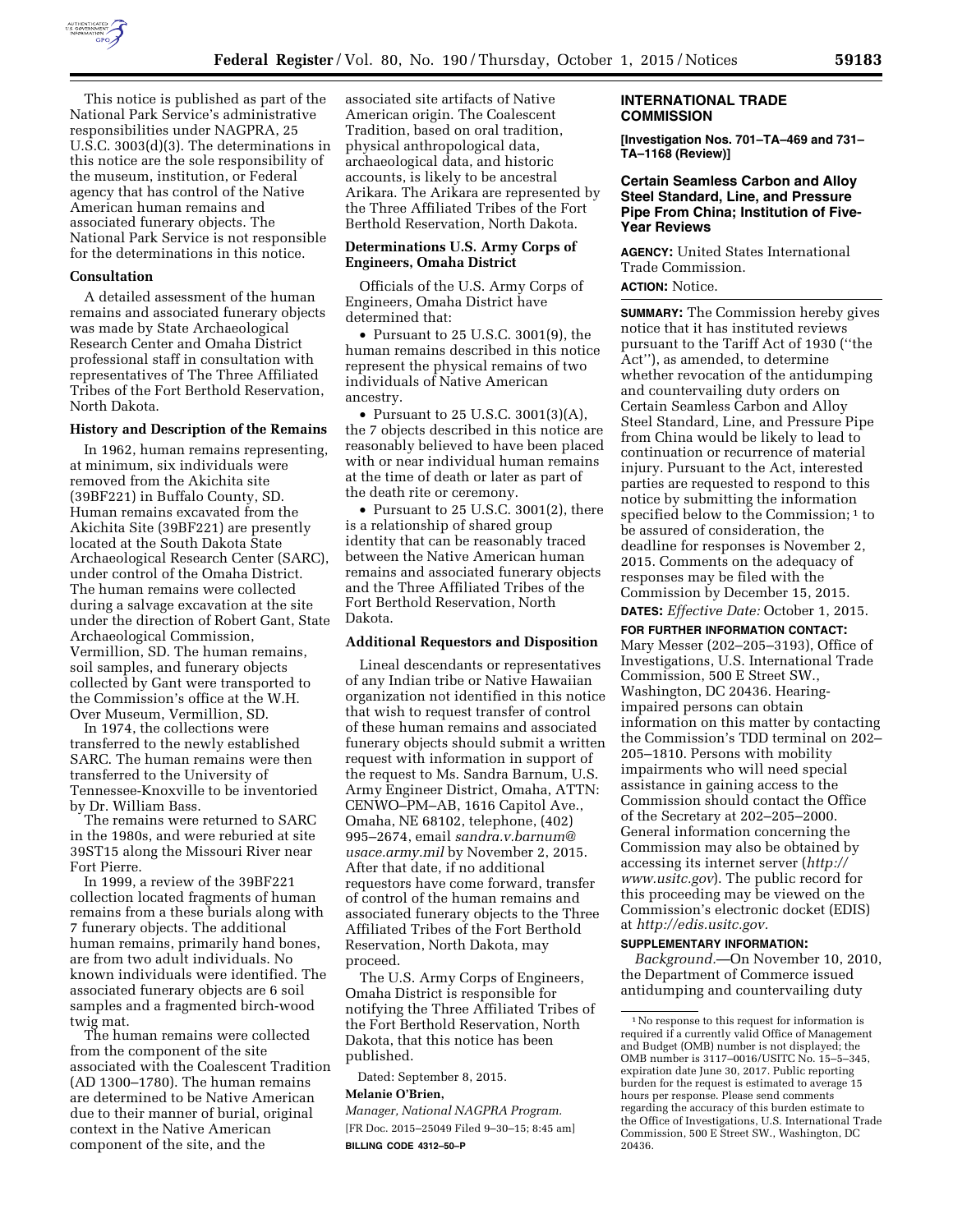orders on imports of Certain Seamless Carbon and Alloy Steel Standard, Line, and Pressure Pipe from China (75 FR 69050–69054). The Commission is conducting reviews pursuant to section 751(c) of the Act, as amended (19 U.S.C. 1675(c)), to determine whether revocation of the orders would be likely to lead to continuation or recurrence of material injury to the domestic industry within a reasonably foreseeable time. Provisions concerning the conduct of this proceeding may be found in the Commission's Rules of Practice and Procedure at 19 CFR parts 201, subparts A and B and 19 CFR part 207, subparts A and F. The Commission will assess the adequacy of interested party responses to this notice of institution to determine whether to conduct full or expedited reviews. The Commission's determinations in any expedited reviews will be based on the facts available, which may include information provided in response to this notice.

*Definitions.*—The following definitions apply to these reviews:

(1) *Subject Merchandise* is the class or kind of merchandise that is within the scope of the five-year reviews, as defined by the Department of Commerce.

(2) The *Subject Country* in this review is China.

(3) The *Domestic Like Product* is the domestically produced product or products which are like, or in the absence of like, most similar in characteristics and uses with, the *Subject Merchandise.* In its original determinations, the Commission defined a single *Domestic Like Product*  consisting of all certain seamless carbon and alloy steel standard, line, and pressure pipe less than or equal to 16 inches in outside diameter that is coextensive with Commerce's scope.

(4) The *Domestic Industry* is the U.S. producers as a whole of the *Domestic Like Product*, or those producers whose collective output of the *Domestic Like Product* constitutes a major proportion of the total domestic production of the product. In its original determinations, the Commission defined a single *Domestic Industry* consisting of all domestic producers of certain seamless carbon and alloy steel standard, line, and pressure pipe less than or equal to 16 inches in outside diameter.

(5) The *Order Date* is the date that the antidumping and countervailing duty orders under review became effective. In these reviews, the *Order Date* is November 10, 2010.

(6) An *Importer* is any person or firm engaged, either directly or through a parent company or subsidiary, in

importing the *Subject Merchandise* into the United States from a foreign manufacturer or through its selling agent.

*Participation in the proceeding and public service list.*—Persons, including industrial users of the *Subject Merchandise* and, if the merchandise is sold at the retail level, representative consumer organizations, wishing to participate in the proceeding as parties must file an entry of appearance with the Secretary to the Commission, as provided in section 201.11(b)(4) of the Commission's rules, no later than 21 days after publication of this notice in the **Federal Register**. The Secretary will maintain a public service list containing the names and addresses of all persons, or their representatives, who are parties to the proceeding.

Former Commission employees who are seeking to appear in Commission five-year reviews are advised that they may appear in a review even if they participated personally and substantially in the corresponding underlying original investigation or an earlier review of the same underlying investigation. The Commission's designated agency ethics official has advised that a five-year review is not the same particular matter as the underlying original investigation, and a five-year review is not the same particular matter as an earlier review of the same underlying investigation for purposes of 18 U.S.C. 207, the post employment statute for Federal employees, and Commission rule 201.15(b) (19 CFR 201.15(b)), 79 FR 3246 (Jan. 17, 2014), 73 FR 24609 (May 5, 2008). Consequently, former employees are not required to seek Commission approval to appear in a review under Commission rule 19 CFR 201.15, even if the corresponding underlying original investigation or an earlier review of the same underlying investigation was pending when they were Commission employees. For further ethics advice on this matter, contact Carol McCue Verratti, Deputy Agency Ethics Official, at 202–205–3088.

*Limited disclosure of business proprietary information (BPI) under an administrative protective order (APO) and APO service list.*—Pursuant to section 207.7(a) of the Commission's rules, the Secretary will make BPI submitted in this proceeding available to authorized applicants under the APO issued in the proceeding, provided that the application is made no later than 21 days after publication of this notice in the **Federal Register**. Authorized applicants must represent interested parties, as defined in 19 U.S.C. 1677(9), who are parties to the proceeding. A

separate service list will be maintained by the Secretary for those parties authorized to receive BPI under the APO.

*Certification.*—Pursuant to section 207.3 of the Commission's rules, any person submitting information to the Commission in connection with this proceeding must certify that the information is accurate and complete to the best of the submitter's knowledge. In making the certification, the submitter will be deemed to consent, unless otherwise specified, for the Commission, its employees, and contract personnel to use the information provided in any other reviews or investigations of the same or comparable products which the Commission conducts under title VII of the Act, or in internal audits and investigations relating to the programs and operations of the Commission pursuant to 5 U.S.C. Appendix 3.

*Written submissions.*—Pursuant to section 207.61 of the Commission's rules, each interested party response to this notice must provide the information specified below. The deadline for filing such responses is November 2, 2015. Pursuant to section 207.62(b) of the Commission's rules, eligible parties (as specified in Commission rule 207.62(b)(1)) may also file comments concerning the adequacy of responses to the notice of institution and whether the Commission should conduct expedited or full reviews. The deadline for filing such comments is December 15, 2015. All written submissions must conform with the provisions of sections 201.8 and 207.3 of the Commission's rules and any submissions that contain BPI must also conform with the requirements of sections 201.6 and 207.7 of the Commission's rules. Please be aware that the Commission's rules with respect to filing have changed. The most recent amendments took effect on July 25, 2014. *See* 79 FR 35920 (June 25, 2014), and the revised Commission Handbook on E-filing, available from the Commission's Web site at *[http://](http://edis.usitc.gov) [edis.usitc.gov.](http://edis.usitc.gov)* Also, in accordance with sections 201.16(c) and 207.3 of the Commission's rules, each document filed by a party to the proceeding must be served on all other parties to the proceeding (as identified by either the public or APO service list as appropriate), and a certificate of service must accompany the document (if you are not a party to the proceeding you do not need to serve your response).

*Inability to provide requested information.*—Pursuant to section 207.61(c) of the Commission's rules, any interested party that cannot furnish the information requested by this notice in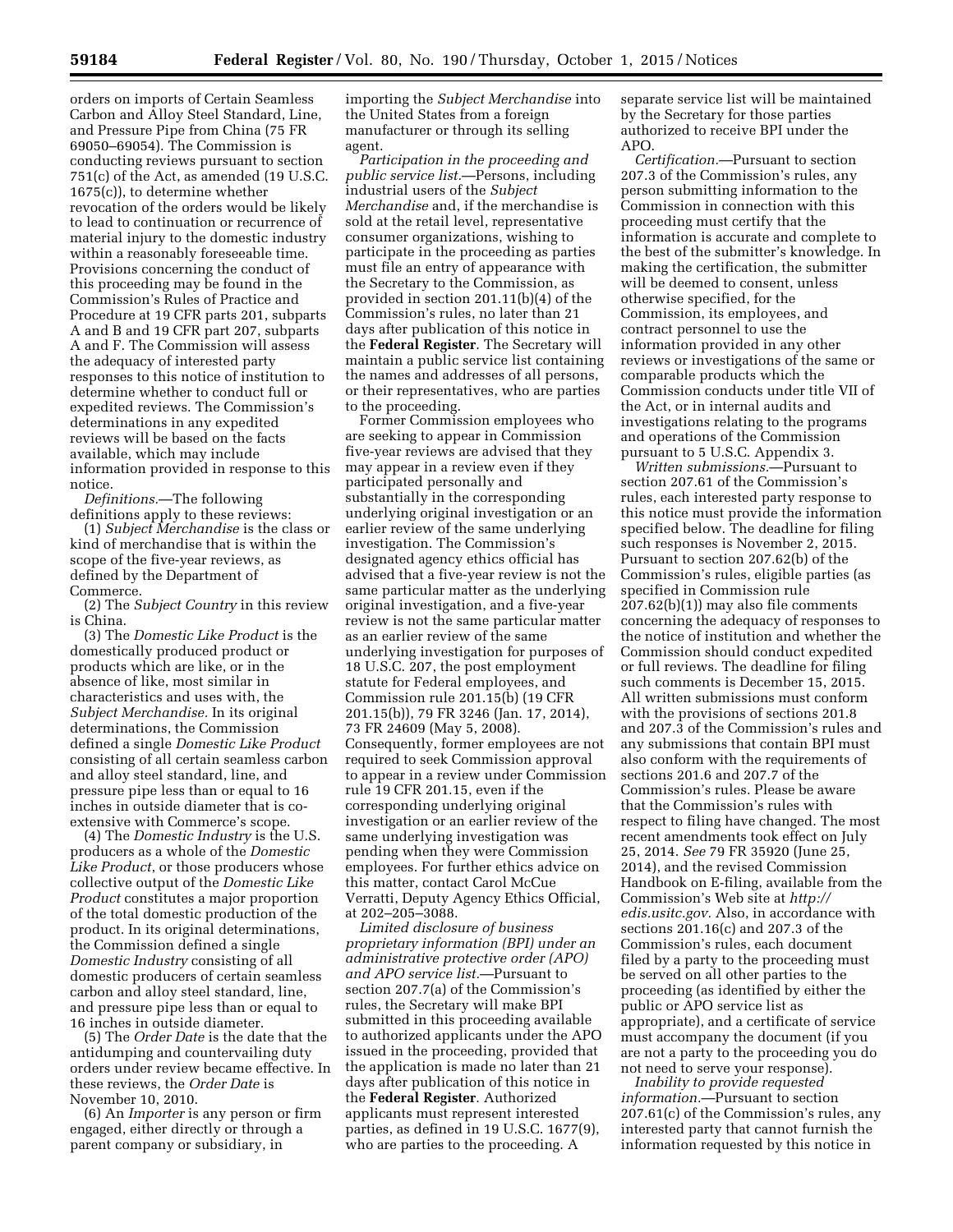the requested form and manner shall notify the Commission at the earliest possible time, provide a full explanation of why it cannot provide the requested information, and indicate alternative forms in which it can provide equivalent information. If an interested party does not provide this notification (or the Commission finds the explanation provided in the notification inadequate) and fails to provide a complete response to this notice, the Commission may take an adverse inference against the party pursuant to section 776(b) of the Act (19 U.S.C. 1677e(b)) in making its determinations in the reviews.

*Information To Be Provided In Response to This Notice of Institution:*  As used below, the term ''firm'' includes any related firms.

(1) The name and address of your firm or entity (including World Wide Web address) and name, telephone number, fax number, and Email address of the certifying official.

(2) A statement indicating whether your firm/entity is a U.S. producer of the *Domestic Like Product*, a U.S. union or worker group, a U.S. importer of the *Subject Merchandise*, a foreign producer or exporter of the *Subject Merchandise*, a U.S. or foreign trade or business association, or another interested party (including an explanation). If you are a union/worker group or trade/business association, identify the firms in which your workers are employed or which are members of your association.

(3) A statement indicating whether your firm/entity is willing to participate in this proceeding by providing information requested by the Commission.

(4) A statement of the likely effects of the revocation of the antidumping and countervailing duty orders on the *Domestic Industry* in general and/or your firm/entity specifically. In your response, please discuss the various factors specified in section 752(a) of the Act (19 U.S.C. 1675a(a)) including the likely volume of subject imports, likely price effects of subject imports, and likely impact of imports of *Subject Merchandise* on the *Domestic Industry.* 

(5) A list of all known and currently operating U.S. producers of the *Domestic Like Product.* Identify any known related parties and the nature of the relationship as defined in section 771(4)(B) of the Act (19 U.S.C.  $1677(4)(B)$ ).

(6) A list of all known and currently operating U.S. importers of the *Subject Merchandise* and producers of the *Subject Merchandise* in the *Subject Country* that currently export or have exported *Subject Merchandise* to the

United States or other countries since the *Order Date.* 

(7) A list of 3–5 leading purchasers in the U.S. market for the *Domestic Like Product* and the *Subject Merchandise*  (including street address, World Wide Web address, and the name, telephone number, fax number, and Email address of a responsible official at each firm).

(8) A list of known sources of information on national or regional prices for the *Domestic Like Product* or the *Subject Merchandise* in the U.S. or other markets.

(9) If you are a U.S. producer of the *Domestic Like Product*, provide the following information on your firm's operations on that product during calendar year 2014, except as noted (report quantity data in short tons and value data in U.S. dollars, f.o.b. plant). If you are a union/worker group or trade/business association, provide the information, on an aggregate basis, for the firms in which your workers are employed/which are members of your association.

(a) Production (quantity) and, if known, an estimate of the percentage of total U.S. production of the *Domestic Like Product* accounted for by your firm's(s') production;

(b) Capacity (quantity) of your firm to produce the *Domestic Like Product* (*i.e.*, the level of production that your establishment(s) could reasonably have expected to attain during the year, assuming normal operating conditions (using equipment and machinery in place and ready to operate), normal operating levels (hours per week/weeks per year), time for downtime, maintenance, repair, and cleanup, and a typical or representative product mix);

(c) the quantity and value of U.S. commercial shipments of the *Domestic Like Product* produced in your U.S. plant(s);

(d) the quantity and value of U.S. internal consumption/company transfers of the *Domestic Like Product*  produced in your U.S. plant(s); and

(e) the value of (i) net sales, (ii) cost of goods sold (COGS), (iii) gross profit, (iv) selling, general and administrative (SG&A) expenses, and (v) operating income of the *Domestic Like Product*  produced in your U.S. plant(s) (include both U.S. and export commercial sales, internal consumption, and company transfers) for your most recently completed fiscal year (identify the date on which your fiscal year ends).

(10) If you are a U.S. importer or a trade/business association of U.S. importers of the *Subject Merchandise*  from the *Subject Country*, provide the following information on your firm's(s') operations on that product during

calendar year 2014 (report quantity data in short tons and value data in U.S. dollars). If you are a trade/business association, provide the information, on an aggregate basis, for the firms which are members of your association.

(a) The quantity and value (landed, duty-paid but not including antidumping or countervailing duties) of U.S. imports and, if known, an estimate of the percentage of total U.S. imports of *Subject Merchandise* from the *Subject Country* accounted for by your firm's(s') imports;

(b) the quantity and value (f.o.b. U.S. port, including antidumping and/or countervailing duties) of U.S. commercial shipments of *Subject Merchandise* imported from the *Subject Country*; and

(c) the quantity and value (f.o.b. U.S. port, including antidumping and/or countervailing duties) of U.S. internal consumption/company transfers of *Subject Merchandise* imported from the *Subject Country.* 

(11) If you are a producer, an exporter, or a trade/business association of producers or exporters of the *Subject Merchandise* in the *Subject Country*, provide the following information on your firm's(s') operations on that product during calendar year 2014 (report quantity data in short tons and value data in U.S. dollars, landed and duty-paid at the U.S. port but not including antidumping or countervailing duties). If you are a trade/business association, provide the information, on an aggregate basis, for the firms which are members of your association.

(a) Production (quantity) and, if known, an estimate of the percentage of total production of *Subject Merchandise*  in the *Subject Country* accounted for by your firm's(s') production;

(b) Capacity (quantity) of your firm(s) to produce the *Subject Merchandise* in the *Subject Country* (*i.e.*, the level of production that your establishment(s) could reasonably have expected to attain during the year, assuming normal operating conditions (using equipment and machinery in place and ready to operate), normal operating levels (hours per week/weeks per year), time for downtime, maintenance, repair, and cleanup, and a typical or representative product mix); and

(c) the quantity and value of your firm's(s') exports to the United States of *Subject Merchandise* and, if known, an estimate of the percentage of total exports to the United States of *Subject Merchandise* from the *Subject Country*  accounted for by your firm's(s') exports.

(12) Identify significant changes, if any, in the supply and demand